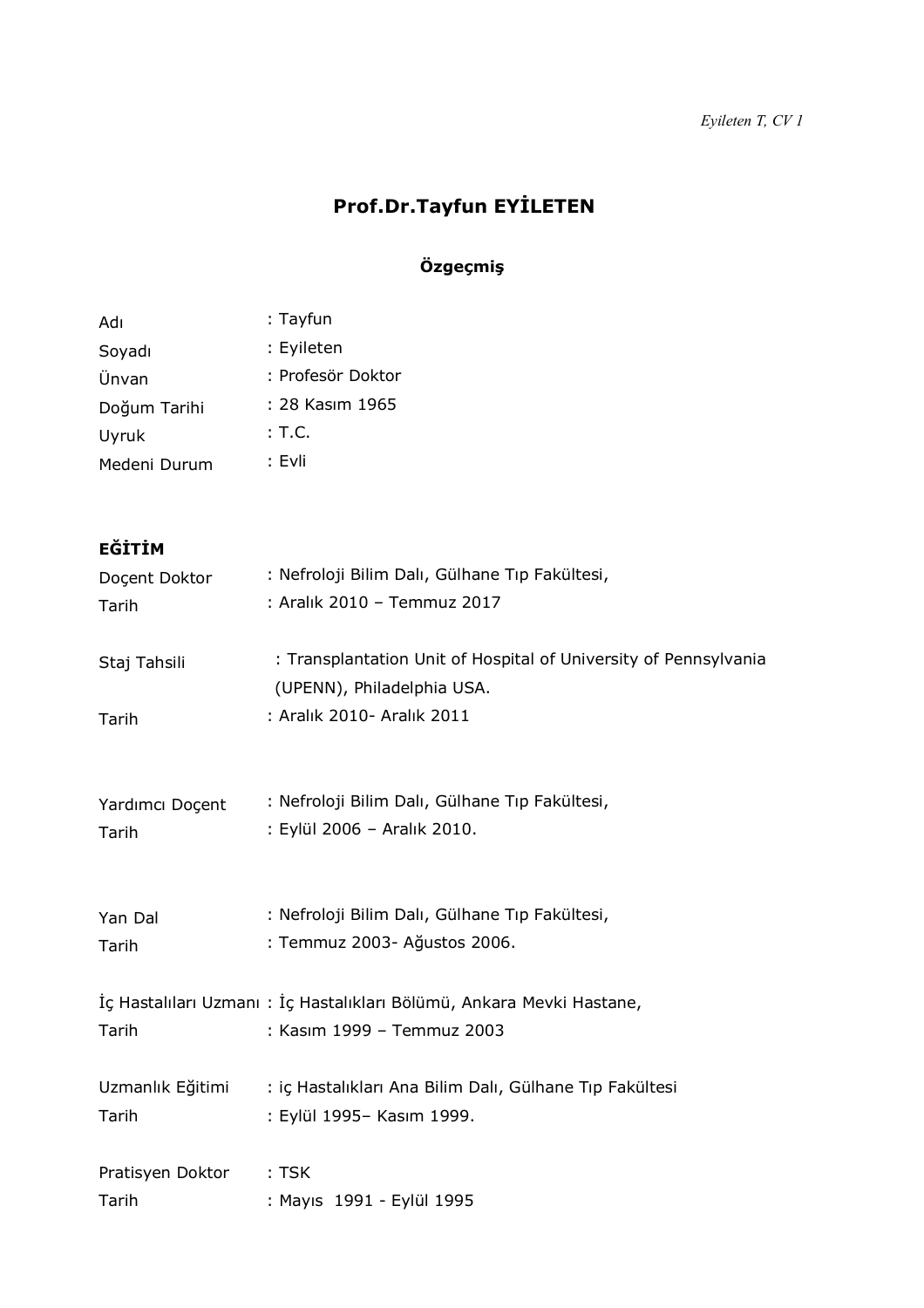| Tıp Fakültesi | : Gülhane Tıp Fakültesi |
|---------------|-------------------------|
| Tarih         | : 1983 - 1990.          |

## **KURSLAR**

| <b>Kurs</b> | : 14 th Budapest Nephrology School         |
|-------------|--------------------------------------------|
| Süre        | : 6 gün.                                   |
| Tarih       | : 25/08/2007 - 30/08/2007                  |
| Adres       | : Semmervils University, Budapest, Hungary |
| <b>Kurs</b> | : Board Review Course in Nephrology        |
| Süre        | : 5 gün                                    |
| Tarih       | : Mayıs 2008                               |
| Adres       | : Harvard Medical School, Boston, USA      |
| Kurs        | : Board Review Course in Nephrology        |
| Süre        | : 5 gün                                    |
| Tarih       | : Mayıs 2010                               |
| Adres       | : Harvard Medical School, Boston, USA      |
| <b>Kurs</b> | : Transplantation Course                   |
| Süre        | : 5 gün                                    |
| Tarih       | : Ağustos 2010                             |
| Adres       | : Barcelona Clinic SPAIN.                  |

| <b>Kurs</b> | : Transplantation Course                      |
|-------------|-----------------------------------------------|
| Süre        | : 2 aün                                       |
| Tarih       | : Ekim 2011                                   |
|             | Adres: 2011 ATC Congress in Philadelphia, USA |

| <b>Kurs</b> | : Transplantation Course            |
|-------------|-------------------------------------|
| Süre        | : 1 gün.                            |
| Tarih       | : Mart 2015                         |
| Adres       | : 2015 ASN Congress in Atlanta, USA |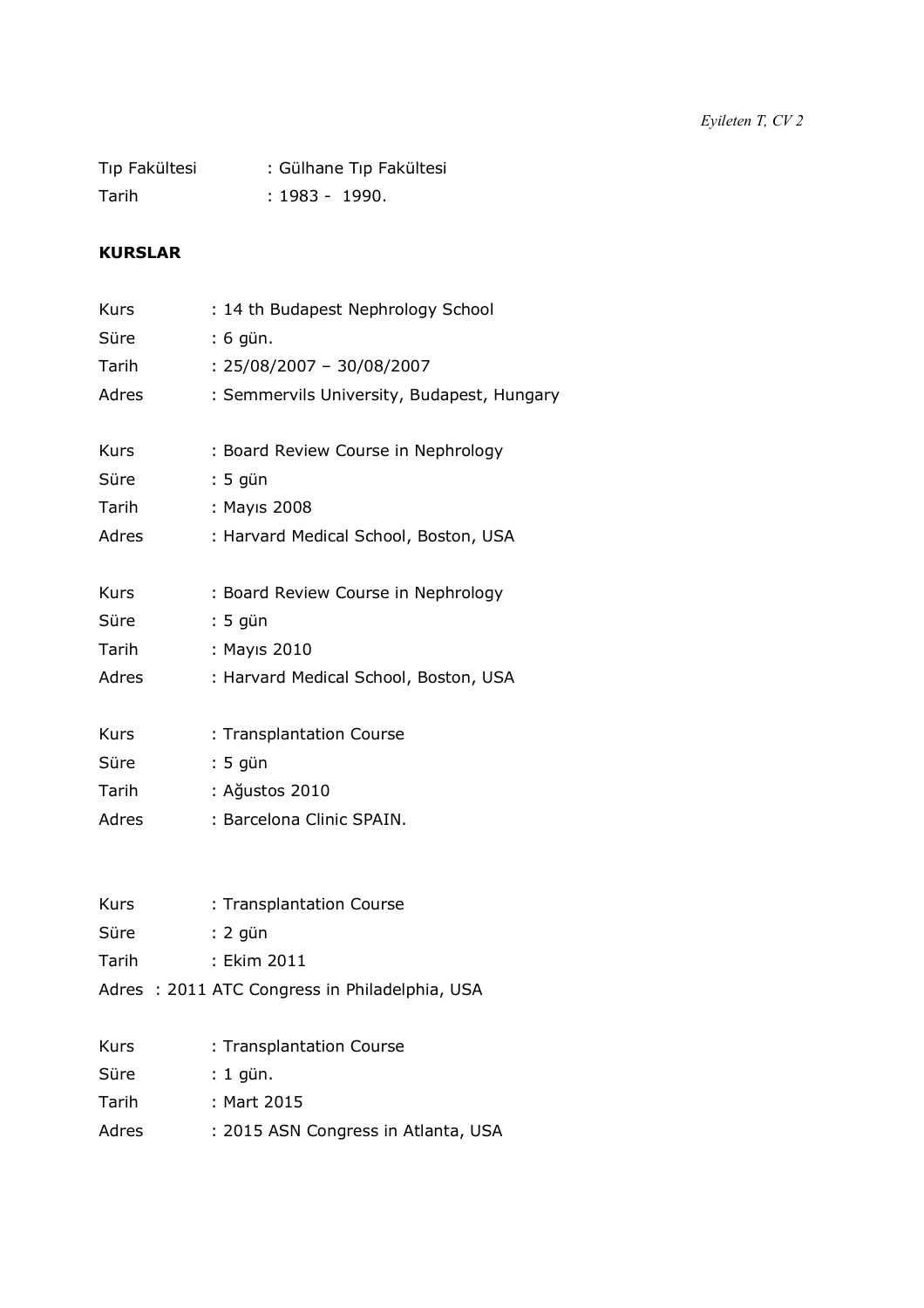ARAŞTIRMA KONULARI : Hipertansiyon, Böbrek Transplantasyonu, Yoğun Bakım. H(Hirsch) Indeks : 28. SCI-Expanded yer alan yayın sayısı : 69

Gülhane Tıp Fakültesinde Öğretim Üyeliği 2006-2017. (Sınıf II, III ve IV)

Yakın Doğu Üniversitesi Tıp Fakültesinde (Sınıf III) ve Sağlık Bilimleri Enstitüsünde 2014- 2018.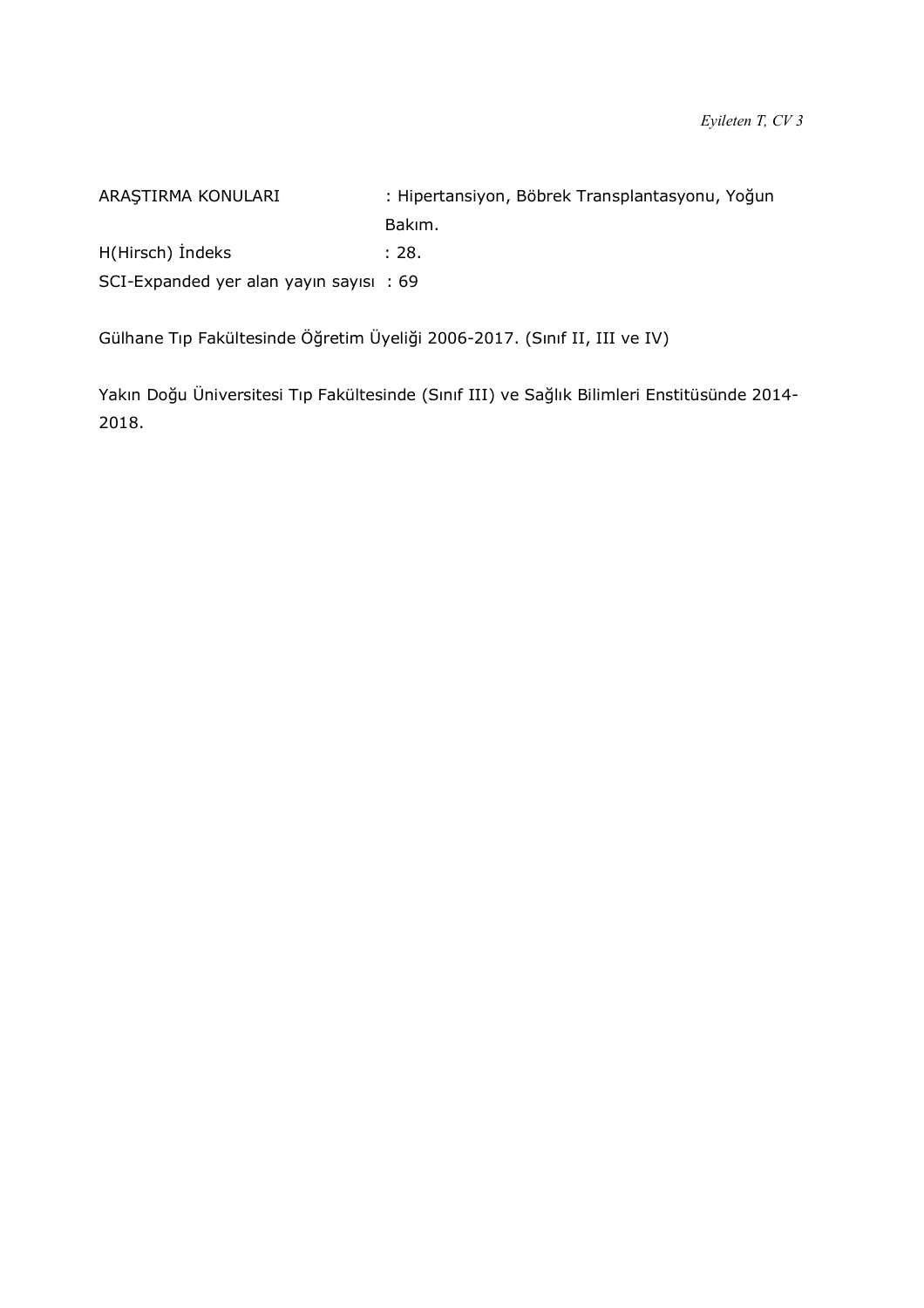### **A. SCI kapsamındaki ORJİNAL MAKALELER**

1) Mas MR, Saglamkaya U, Kubar A, Colakoglu M, Ateskan U, Erdem H, Nalbant S, **Eyileten T**, Comert B, Unal T, Kocabalkan F.: Hepatitis G virus infection among patients undergoing hemodialysis. *Nephron.* 1998 Oct;80(2):247-8.

2) Uçkaya G, Ozata M, Sonmez A, Kinalp C, **Eyileten T**, Bingol N, Koc B, Kocabalkan F, Ozdemir IC.: Plasma leptin levels strongly correlate with plasma renin activity in patients with essential hypertension. *Hormon Metab Resc*. 1999 Jul;31(7):435-8.

3) Uckaya G, Ozata M, Sonmez A, Kinalp C, **Eyileten T**, Bingol N, Koc B, Kocabalkan F, Ozdemir IC.: Is leptin associated with hypertensive retinopathy? *J Clin Endocrinol Metab.*2000 Feb;85(2):683-7.

4) Sonmez A, Kisa U, Uckaya G, **Eyileten T,** Comert B, Koc B, Kocabalkan F, Ozata M.: Effects of losartan treatment on T-cell activities and plasma leptin concentrations in primary hypertension. *J Renin Angiotensin Aldosteron Syst*;2(2):112-6.

5) Yenicesu M, Yilmaz MI, Caglar K, Sonmez A, **Eyileten T**, Acikel C, Kilic S, Bingol N, Bingol S, Vural A.: Blockade of the renin-angiotensin system increases plasma adiponectin levels in type-2 diabetic patients with proteinuria. *Nephron Clin Pract*. 2005;99(4):c115-21

6) Yilmaz MI, Sonmez A, Caglar K, Gok DE, **Eyileten T**, Yenicesu M, Acikel C, Bingol N, Kilic S, Oguz Y, Vural A.: Peroxisome proliferator-activated receptor gamma (PPAR-gamma) agonist increases plasma adiponectin levels in type 2 diabetic patients with proteinuria. *Endocrine.* 2004 Dec;25(3):207-14

7) Vural A, Yilmaz MI, Caglar K, Aydin A, Sonmez A, **Eyileten T**, Acikel C, Gulec B, Kozak O, Oner K.: Assessment of oxidative stress in the early posttransplant period: comparison of cyclosporine A and tacrolimus-based regimens. *Am J Nephrol*. 2005 May-Jun;25(3):250-5.

8) Sonmez A, Dogru T, Yilmaz MI, Ocal R, Ozgurtas T, Kilic S, **Eyileten T**, Tasci I, Erbil K, Kocar IH.: Soluble CD40 ligand levels in patients with hypertension. *Clin Exp Hypertens.* 2005 Nov;27(8):629-34

9) Yenicesu M, Yilmaz MI, Caglar K, Sonmez A, **Eyileten T,** Kir T, Acikel C, Bingol N, Oguz Y, Ikizler TA, Vural A.: Adiponectin level is reduced and inversely correlated with the degree of proteinuria in type 2 diabetic patients. *Clin Nephrol*. 2005 Jul;64(1):12-9.

10) Yilmaz MI, Saglam M, Caglar K, Cakir E, Sonmez A, Ozgurtas T, Aydin A, **Eyileten T**, Ozcan O, Acikel C, Tasar M, Genctoy G, Erbil K, Vural A, Zoccali C.: The determinants of endothelial dysfunction in CKD: oxidative stress and asymmetric dimethylarginine. *Am J Kidney Dis*. 2006 Jan;47(1):42-50.

11) Yilmaz MI, Saglam M, Caglar K, Cakir E, Ozgurtas T, Sonmez A, **Eyileten T,** Yenicesu M, Acikel C, Oguz Y, Ozcan O, Bozlar U, Erbil K, Aslan I, Vural A.: Endothelial functions improve with decrease in asymmetric dimethylarginine (ADMA) levels after renal transplantation. *Transplantation*. 2005 Dec 27;80(12):1660-6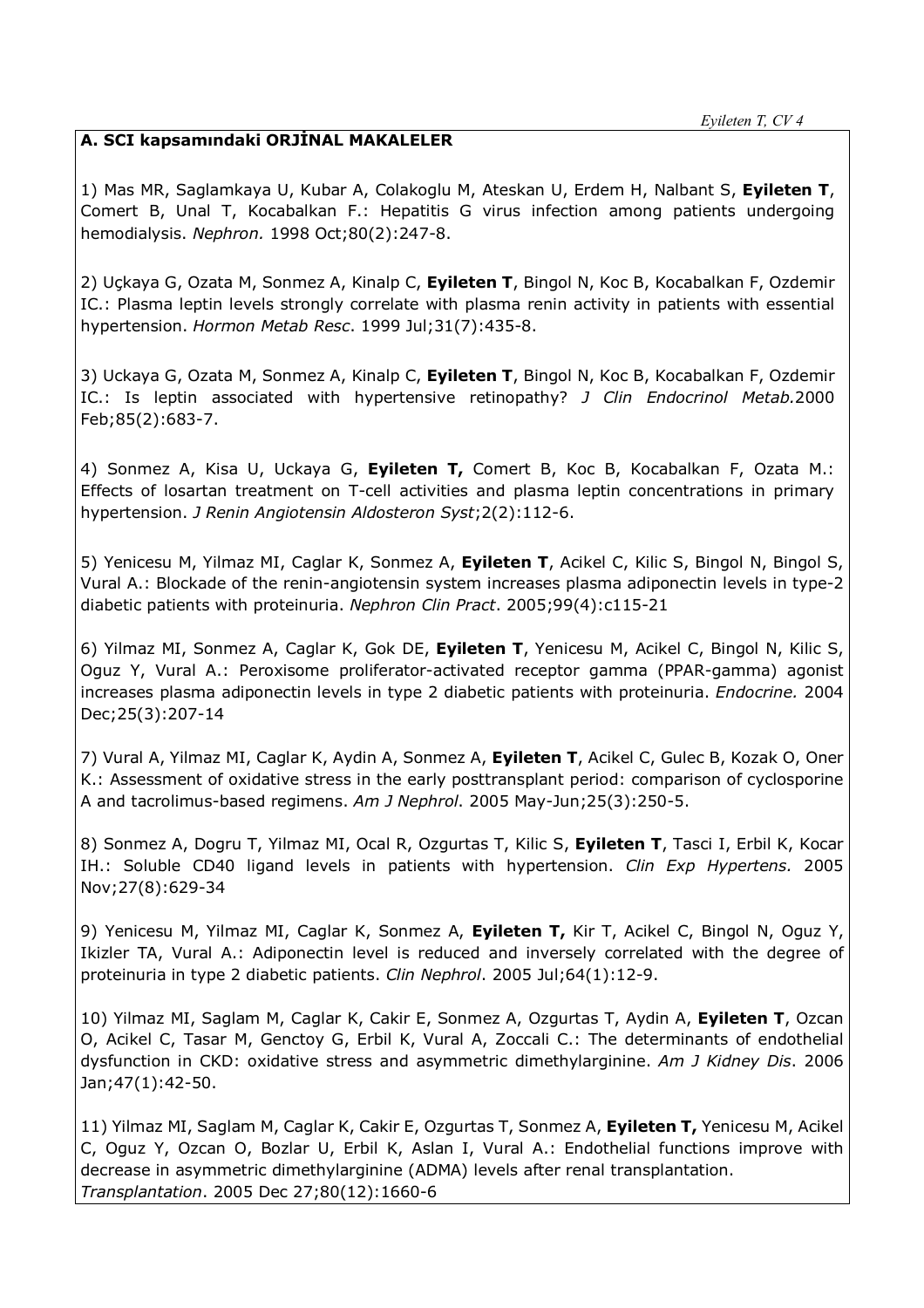12) Yilmaz MI, Korkmaz A, Kaya A, Sonmez A, Caglar K, Topal T, **Eyileten T,** Yenicesu M, Acikel C, Oter S, Yaman H, Aktug H, Oguz Y, Vural A, Ikizler TA.: Hyperbaric oxygen treatment augments the efficacy of a losartan regime in an experimental nephrotic syndrome model. *Nephron Exp Nephrol*. 2006;104(1):e15-22.

13) Dogru T, Sonmez A, Tasci I, Yilmaz MI, Kilic S, Ozgurtas T, **Eyileten T**, Erbil MK, Kocar IH.: Plasma adiponectin and insulin resistance in new onset hypertension. *Endocrine* 2006 Jun;29(3):405-8.

14) Sonmez A, Kisa U, Uckaya G, **Eyileten T,** Kinalp C, Yilmaz MI, Dogru T, Turan M, Kocar IH.: Asymptomatic kindred of patients with coronary events have increased peripheral T-cell activities. *Heart Vessels* 2006 Jul;21(4):242-6.

15) Caglar K, Yilmaz MI, Sonmez A, Cakir E, Kaya A, Acikel C, **Eyileten T**, Yenicesu M, Oguz Y, Bilgi C, Oktenli C, Vural A, Zoccali C.: ADMA, proteinuria, and insulin resistance in non-diabetic stage I chronic kidney disease. *Kidney Int*. 2006 Aug;70(4):781-7.

16) Caglar K, Yilmaz MI, Saglam M, Cakir E, Kilic S, **Eyileten T,** Sonmez A, Oguz Y, Oner K, Ors F, Vural A, Yenicesu M.: Endothelial dysfunction and fetuin A levels before and after kidney transplantation. *Transplantation*. 2007 Feb 27;83(4):392-7.

17) Yilmaz MI, Sonmez A, Çaglar K, Celik T, Yenicesu M, **Eyileten T**, Acikel C, Oguz Y, Yavuz I, Vural A.: Effect of antihypertensive agents on plasma adiponectin levels in hypertensive patients with metabolic syndrome. *Nephrology (Carlton).* 2007 Apr;12(2):147-53.

18) Yilmaz MI, Saglam M, Sonmez A, Caglar K, Cakir E, Kurt Y, **Eyileten T**, Tasar M, Acikel C, Oguz Y, Vural A, Yenicesu M.: Improving proteinuria, endothelial functions and asymmetric dimethylarginine levels in chronic kidney disease: ramipril versus valsartan.*Blood Purif*. 2007;25(4):327-35

19 ) Yilmaz MI, Saglam M, Carrero JJ, Qureshi AR, Caglar K, **EyiletenT**, SonmezA, Cakir E, YenicesuM, Lindholm B, Stenvinkel P and Axelsson J.Serum Visfatin Concentration And Endothelial Dysfunction in Chronic Kidney Disease. *Nephrol Dial Transplant*. 2007 23(3):959-65

20) Caglar K, Yilmaz MI, SaglamM, CakirE, AcikelC**, Eyileten T**, Yenicesu M, Oguz Y, Vural A, Carrero JJ, Axelsson J, Lindholm B, Stenvinkel P.: Short-term treatment with sevelamer increases serum fetuin-a concentration and improves endothelial dysfunction in chronic kidney disease stage 4 patients. *Clin J Am Soc Nephrol*. 2008 Jan;3(1):61-8.

21) Sonmez A, Yilmaz MI, Korkmaz A, Topal T, Caglar K, Kaya A, **Eyileten T,** Yenicesu M, Oguz Y, Basal S, Ipcioglu OM, Vural A.: Hyperbaric oxygen treatment augments the efficacy of cilazapril and simvastatin regimens in an experimental nephrotic syndrome model. *Clin Exp Nephrol.* 2008, 12(2):110-8

22) Yilmaz MI, Saglam M, Qureshi AR, Carrero JJ, Caglar K, **Eyileten T**, Sonmez A, Cakir E, Oguz Y, Vural A, Yenicesu M, Stenvinkel P, Lindholm B Axelsson J.: Endothelial dysfunction in type-2 diabetics with early diabetic nephropathy is associated with low circulating adiponectin. *Nephrol Dial Transplant*. 2008 (23)1621-1627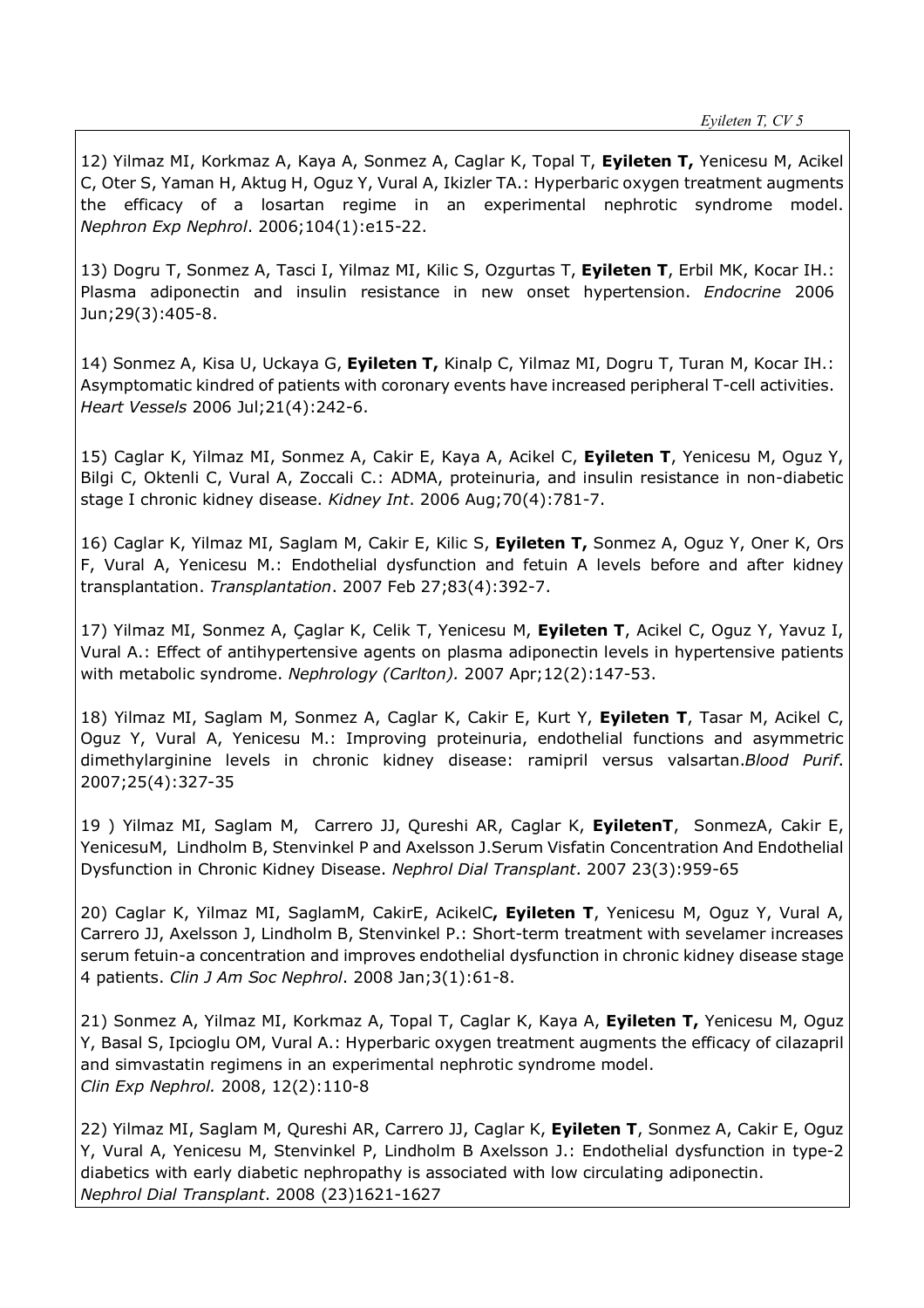23) Yilmaz MI, SonmezA, Saglam M, Qureshi AR, Carrero JJ, Caglar K, **Eyileten T**, Cakir E, Oguz Y, Vural A, Yenicesu M, Lindholm B, Stenvinkel P, Axelsson J.: ADMA levels correlate with proteinuria, secondary amyloidosis, and endothelial dysfunction .*J Am Soc Nephrol*, 2008(19): 388-395

24) CaglarK, Yilmaz MI, SaglamM, Cakir E, Kilic S**,** SonmezA, **Eyileten T**, Yenicesu M, Oguz, Tasar M, Vural A, Ikizler TA, Stenvinkel P, Lindholm B.: Serum Fetuin-A Concentration and Endothelial Dysfunction in Chronic Kidney Disease. *Nephron Clin Pract* 2008;108:c233-c240

25) Oguz Y, Yilmaz MI, Acikel C, **Eyileten T,**Caglar K,Oktenli C,Yenicesu M,Vural A.:The relationship between adiponectin levels and degree of proteinuria in patients with nephrotic and non-nephrotic proteinuria. *Ren fail*.2009,31(1):29-35

26) Yilmaz MI, Axelsson J,Sonmez A,Carrero JJ, Saglam M, **Eyileten T**,Caglar K,Kirkpantur A , Celik T, Oguz Y,Vural A, Yenicesu M,Lindholm B, Stenvinkel P. : Effect of renin angiotensin system blockade on pentraxin 3 levels in type-2 diabetic patients with proteinuria. *Clin J Am Soc Nephrol* 2009 Mar;4(3):535-541

27) Yilmaz MI, Sonmez A,Saglam M,Gulec M,Kilic S,**Eyileten T**,Caglar K,Oguz Y,Vural A,Yenicesu M,Zoccali C.: Hemoglobin is inversely related to flow-mediated dilatation in chronic kidney disease. *Kidney Int.*2009 Jun;75(12):1316-21.

28) Yilmaz MI, Saglam M,Carrero JJ, Qureshi AR, Caglar K,**Eyileten T**, Sonmez A,Oguz Y,Aslan I,Vural A,Yenicesu M,Stenvinkel P,Lindholm B,Axelsson J. : Normalization of endothelial dysfunction following renal transplantation is accompanied by a reduction of circulating visfatin/NAMPT. A novel marker of endothelial damage? *Clin Transplant.* 2009 Mar-Apr;23(2):241- 8

29) Afsar B,Elsurer R,**Eyileten T**,Yilmaz MI, Yenicesu M.Antibody response following hepatitis B vaccination in dialysis patients: Does depression and life quality matter? *Vaccine* 2009 Sep 25;27(42):5865-9

30) Sonmez A,Yilmaz MI, Saglam M,Kilic S,**Eyileten T**,Uckaya G,Caglar K,Oguz Y,Vural A,Yenicesu M,Kutlu M,Kinalp C,Zoccali C.: The relationship between hemoglobin levels and endothelial functions in diabetes mellitus. *Clin J Am Soc Nephrol*.2010 jan;5(1):45-50

31) Yilmaz MI, Qureshi AR, Carrero JJ, Saglam M, Suliman ME, Caglar K, **Eyileten T**,Sonmez A,Oguz Y,Vural A,Yenicesu M,Axelsson J.: Predictors of carotid artery intima-media thickness in chronic kidney disease and kidney transplant patients without overt cardiovasculer disease. *Am J Nephrol*.2010;31(3):214-21

32) Yilmaz MI, Sonmez A,Saglam M,Yaman H,Cayci T,Kilic S,**Eyileten T**,Caglar K,Oguz Y,Vural A,Yenicesu M,Axellson J.: Reduced proteinuria using ramipril in diabetic CKD stage 1 decreases circulating cell death receptor activators concurrently with ADMA. A novel pathophysiological pathway? *Nephrol Dial Transplant*.2010(10):3250-6

33) Afsar B,Afsar RE, Sen ST,Kirkpantur A,**Eyileten T**,Yilmaz MI, Caglar K.: Simple renal cysts and circadian blood pressure: Are they related to each other in patients with hypertension? *Int Urol Nephrol*.2010 Apr.13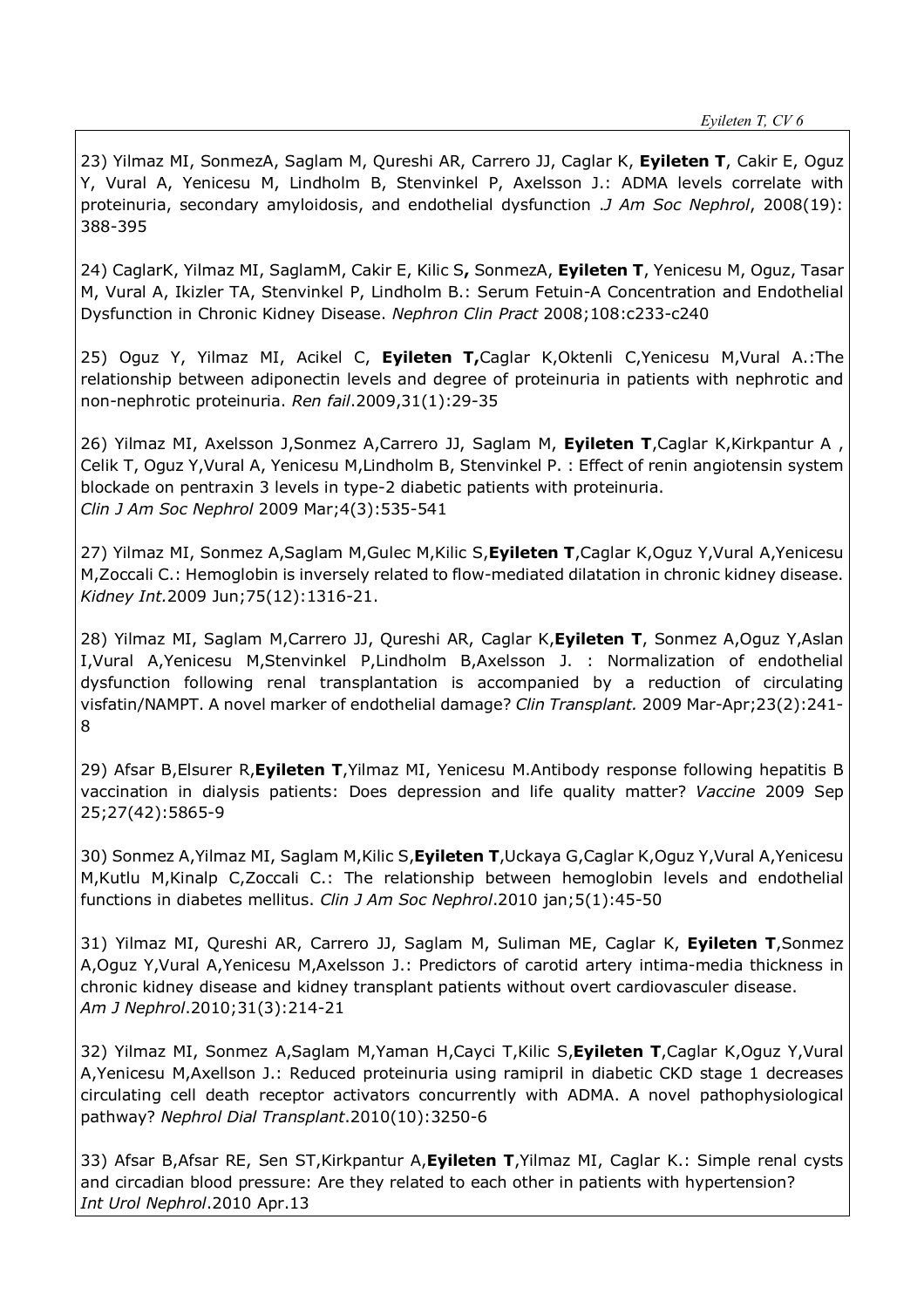34) Yilmaz MI, Carrero JJ, Martin-Ventura JL, Sonmez A,Saglam M,Celik T,Yaman H,Yenicesu M,**Eyileten T**,Moreno JA,Egido J,Bianco-Colio LM.: Combined therapy with renin-angiotensin system and calcium channel blockers in type 2 diabetic hypertensive patients with proteinuria: Effects on soluble TWEAK,PTX3 and flow-mediated dilation. *Clin J Am Soc Nephrol* 2010 Jul;5(7);1174-81

35) Afsar B,Elsurer R,Yilmaz MI, **Eyileten T,**Yenicesu M.: Irritable bowel syndrome in haemodialysis: Prevalance, link with quality of life and depression. *Nephrology(Carlton).*2010 Mar;15(2):197-202

36) **Eyileten T,** Sonmez A, Saglam M, Cakir E, Caglar K, Oguz Y, Vural A,Yenicesu M,Yilmaz MI Effect of renin-angiotensin-aldosterone system(RAAS) blockade on visfatin levels in diabetic nephropathy.*Nephrology(Carlton*).2010 Mar;15(2):225—9

37) Yilmaz MI, Sonmez A, Saglam M, Yaman H, Kilic S, Demirkaya E, **Eyileten T**, Caglar K, Oguz Y, Vural A, Yenicesu M, Zoccali C.: FGF-23 and vascular dysfunction in patients with stage3 and 4 chronic kidney disease. *Kidney int.*2010 Oct;78(7):679-85

38) Yilmaz MI, Sonmez A, Karaman M,Ay SA, Saglam M, Yaman H, Kilic S, **Eyileten T,** Caglar K, Oguz Y, Vural A, Yenicesu M, Zoccali C.: Low triiodothyronine alters flow-mediated vasodilatation in advanced nondiabetic kidney disease. *Am J Nephrol*.2011;33(1):25-32

39) Yilmaz MI, Sonmez A, Ortiz A, Saglam M, Kilic S, **Eyileten T,** Caglar K, Oguz Y, Vural A, Cakar M, Egido J, Altun B, Yenicesu M, Blanco-Colio LM, Carrero JJ.Soluble TWEAK and PTX3 in Nondialysis CKD Patients: Impact on Endothelial Dysfunction and Cardiovascular Outcomes. *Clin J Am SocNephrol*. 6(4):785-792, (2011).

40) Yilmaz MI, Stenvinkel P, Sonmez A, Saglam M, Yaman H, Kilic S, **Eyileten T**, Caglar K, Oguz Y, Vural A, Cakar M, Altun B, Yenicesu M, Carrero JJ.Vascular health, systemic inflammation and progressive reduction in kidney function; clinical determinants and impact on cardiovascular outcomes. *Nephrol Dial Transplant.* 2011 Nov 26(11):3537-43.

41) Yilmaz MI, Sonmez A, Qureshi AR, Saglam M, Steinvinkel P, Yaman H, **Eyileten T**,Caglar K, Oguz Y, Taslipinar A, Vural A, Gok M, Unal HU; Yenicesu M, Carrero JJ.Endogenous testosterone ,endothelial dysfunction, and cardiovascular events in men with nondialysis chronic kidney disease. *Clin J Am Soc Nephrol*. 2011 Jul 6(7):1617-25. Epub 2011 Jun 23

42) Yilmaz MI, Sonmez A, Saglam M, Yaman H, Kilic S, **Eyileten T**, Caglar K, Oguz Y, Vural A, Yenicesu M, Mallamaci F,Zoccali C.Comparison of Calcium Acetate and Sevelamer on Vascular Function and Fibroblast Growth Factor 23 in CKD patients A Randomized Clinical Trial. *Am J Kidney Dis*. 2012;59(2):177-185

43) Kanbay M, Yilmaz MI, Apetrii M, Saglam M, Yaman H, Unal HU, Gok M, Caglar K, Oguz Y, Yenicesu M, Cetinkaya H, **Eyileten T**, Acıkel C, Vural A, Covic A.: Relationship between serum magnesium levels and cardiovascular events in chronic kidney disease patients. *Am J Nephrol.* 2012;36(3):228-37.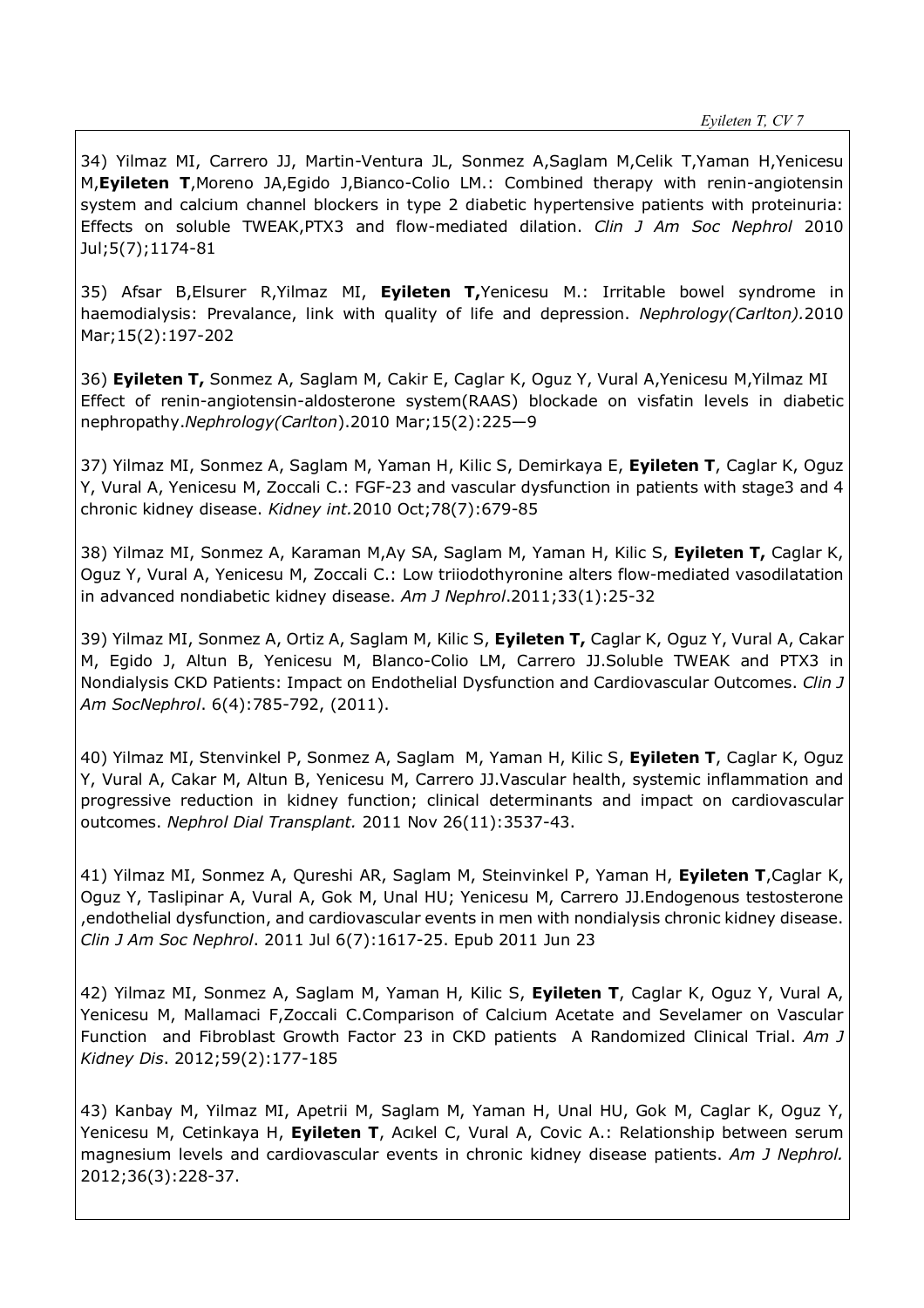*Eyileten T, CV 8*

44) Yilmaz MI, Sonmez A, Saglam M, Yaman H, Kilic S, Turker T,Unal HU, Gok M, Cetinkaya H, **Eyileten T**, Oguz Y, Caglar K, Vural A, Mallamaci F, Zoccali C.: Longitudinal analysis of vascular function and biomarkers of metabolic bone disorders before and after transplantation. *Am J Nephrol*. 2013;37(2):126-34.

45) Solak Y, Yilmaz MI, Saglam M, Caglar K, Verim S,Unal HU, Gok M, Demirkaya E, gaipov A, Kayrak M, Cetinkaya H, **Eyileten T**, Turk S, Vural A.: Red cell distribution width is independently related to endothelial dysfunction in patients with chronic kidney disease. *Am J Med Sci*. 2013 Aug 7.(Epub)

46) Yilmaz MI1, Sonmez A, Saglam M, Yaman H, Unal HU, Gok M, Cetinkaya H, **Eyileten T,**Oguz Y, Sari S, Yildirim AO, Vural A, Carrero JJ, Blanco-Colio LM. Soluble TWEAK plasma levels increase after renal transplantation and associate with the improvement of endothelial function. *Eur J Clin Invest.* 2013 Dec;43(12):1250-7. doi: 10.1111/eci.12166. Epub 2013 Sep 20.

47) Yilmaz MI, Solak Y, Saglam M, Cayci T, Acikel C, Unal HU, **Eyileten T**, Oguz Y, Sari S, Carrero JJ, Stenvinkel P, Covic A, Kanbay M.: The relationship between IL-10 levels and cardiovascular events in patients with CKD. *Clin J Am Soc Nephrol*. 2014 Jul;9(7):1207-16. doi: 10.2215/CJN.08660813. Epub 2014 May 1.

48) Kanbay M, Solak Y, Unal HU, Kurt YG, Gok M, Cetinkaya H, Karaman M, Oguz Y, **Eyileten T**, Vural A, Covic A, Goldsmith D, Turak O, Yilmaz MI. Monocyte count/HDL cholesterol ratio and cardiovascular events in patients with chronic kidney disease. *Int Urol Nephrol*. 2014 Aug;46(8):1619-25. doi: 10.1007/s11255-014-0730-1. Epub 2014 May 23.

49) Yilmaz MI, Demirkaya E, Acikel C, Saldir M, Akar S, Cayci T, Saglam M, Unal HU, Gok M, Polat A, Cetinkaya H, **Eyileten T**, Sari S, Yildirim AO, Sonmez A, Oguz Y, Vural A, Ozen S, Carrero JJ.: Endothelial function in patients with familial Mediterranean fever-related amyloidosis and association with cardiovascular events. *Rheumatology (Oxford)*. 2014 Nov;53(11):2002-8. doi: 10.1093/rheumatology/keu231. Epub 2014 Jun 6.

50) Yilmaz MI, Siriopol D, Saglam M, Kurt YG, Unal HU, **Eyileten T**, Gok M, Cetinkaya H, Oguz Y, Sari S, Vural A, Mititiuc I, Covic A, Kanbay M.: Plasma endocan levels associate with inflammation, vascular abnormalities, cardiovascular events, and survival in chronic kidney disease. *Kidney Int*. 2014 Dec;86(6):1213-20. doi: 10.1038/ki.2014.227. Epub 2014 Jul 2.

51) Kanbay M, Siriopol D, Saglam M, Kurt YG, Gok M, Cetinkaya H, Karaman M, Unal HU, Oguz Y, Sari S, **Eyileten T**, Goldsmith D, Vural A, Veisa G, Covic A, Yilmaz MI.: Serum sclerostin and adverse outcomes in nondialyzed chronic kidney disease patients.

52) Unal HU, Çelik M, Gökoğlan Y, Çetinkaya H, Gök M, Karaman M, Yilmaz Mİ, **Eyileten T**, Oğuz Y.Mitral annular calcification and the serum osteocalcin level in patients with chronic kidney disease. *Ren Fail.* 2014 Nov;36(10):1481-5. doi: 10.3109/0886022X.2014.962421. Epub 2014 Sep 16.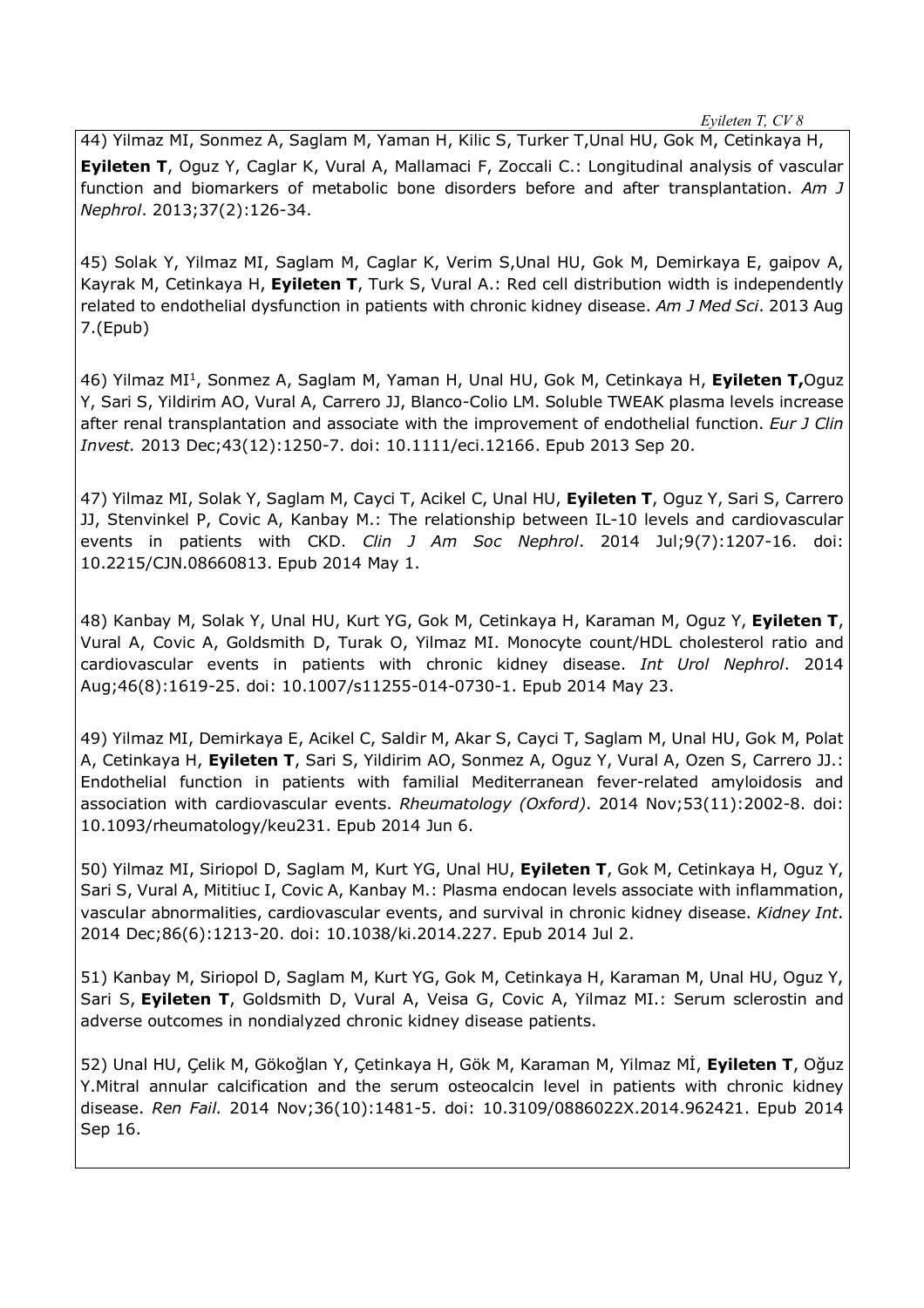*Eyileten T, CV 9*

53) Yilmaz MI, Sonmez A, Saglam M, Kurt YG, Unal HU, Karaman M, Gok M, Cetinkaya H, **Eyileten T**, Oguz Y, Vural A, Mallamaci F, Zoccali C. Ramipril lowers plasma FGF-23 in patients with diabetic nephropathy. *Am J Nephrol*. 2014;40(3):208-14. doi: 10.1159/000366169. Epub 2014 Oct 10.

54) Yilmaz MI, Sonmez A, Saglam M, Cayci T, Kilic S, Unal HU, Karaman M, Cetinkaya H, **Eyileten T**, Gok M, Oguz Y, Vural A, Mallamaci F, Zoccali C.A longitudinal study of inflammation, CKDmineral bone disorder, and carotid atherosclerosis after renal transplantation. *Clin J Am Soc Nephrol*. 2015 Mar 6;10(3):471-9. doi: 10.2215/CJN.07860814. Epub 2014 Dec 26.

55) Sonmez A, Yilmaz MI, Saglam M, Unal HU, Gok M, Cetinkaya H, Karaman M, Haymana C, **Eyileten T**, Oguz Y, Vural A, Rizzo M, Toth PP.The role of plasma triglyceride/high-density lipoprotein cholesterol ratio to predict cardiovascular outcomes in chronic kidney disease. *Lipids Health Dis.* 2015 Apr 16;14:29. doi: 10.1186/s12944-015-0031-4.

56) Solak Y, Yilmaz MI, Siriopol D, Saglam M, Unal HU, Yaman H, Gok M, Cetinkaya H, Gaipov A, **Eyileten T**, Sari S, Yildirim AO, Tonbul HZ, Turk S, Covic A, Kanbay M.Serum neutrophil gelatinase-associated lipocalin is associated with cardiovascular events in patients with chronic kidney disease. *Int Urol Nephrol*. 2015 Dec;47(12):1993-2001. doi: 10.1007/s11255-015-1136- 4. Epub 2015 Oct 26.

57) Celik T, Yilmaz MI, Balta S, Ozturk C, Unal HU, Aparci M, Karaman M, Demir M, Yildirim AO, Saglam M, Kilic S, **Eyileten T**, Aydin İ, Iyisoy A. The Relationship Between Plasma Whole Blood Viscosity and Cardiovascular Events in Patients With Chronic Kidney Disease. *Clin Appl Thromb Hemost.* 2016 Jan 1:1076029616634888. doi: 10.1177/1076029616634888. [Epub ahead of print]

58) Kanbay M, Afsar B, Siriopol D, Unal HU, Karaman M, Saglam M, **Eyileten T**, Gezer M, Verim S, Oguz Y, Vural A, Ortiz A, Johnson RJ, Covic A, Yilmaz MI. Relevance of uric acid and asymmetric dimethylarginine for modeling cardiovascular risk prediction in chronic kidney disease patients. *Int Urol Nephrol.* 2016 Jul;48(7):1129-36. doi: 10.1007/s11255-016-1271-6. Epub 2016 Mar 23.

59) Yilmaz MI, Siriopol D, Saglam M, Unal HU, Karaman M, Gezer M, Kilinc A, **Eyileten T**, Guler AK, Aydin İ, Vural A, Oguz Y, Covic A, Ortiz A, Kanbay M. Osteoprotegerin in Chronic Kidney Disease: Associations with Vascular Damage and Cardiovascular Events. *Calcif Tissue Int*. 2016 Aug;99(2):121-30. doi: 10.1007/s00223-016-0136-4. Epub 2016 Mar 26.

60) Afsar B, Yilmaz MI, Siriopol D, Unal HU, Saglam M, Karaman M, Gezer M, Sonmez A, **Eyileten T**, Aydin I, Hamcan S, Oguz Y, Covic A, Kanbay M. Thyroid function and cardiovascular events in chronic kidney disease patients. *J Nephrol.* 2017 Apr;30(2):235-242. doi: 10.1007/s40620-016- 0300-y. Epub 2016 Apr 2.

61) Kanbay M, Afsar B, Siriopol D, Unal HU, Karaman M, Saglam M, Gezer M, Taş A, **Eyileten T**, Guler AK, Aydin İ, Oguz Y, Tarim K, Covic A, Yilmaz MI. Endostatin in chronic kidney disease: Associations with inflammation, vascular abnormalities, cardiovascular events and survival. *Eur J Intern Med.* 2016 Sep;33:81-7. doi: 10.1016/j.ejim.2016.06.033. Epub 2016 Jul 7.